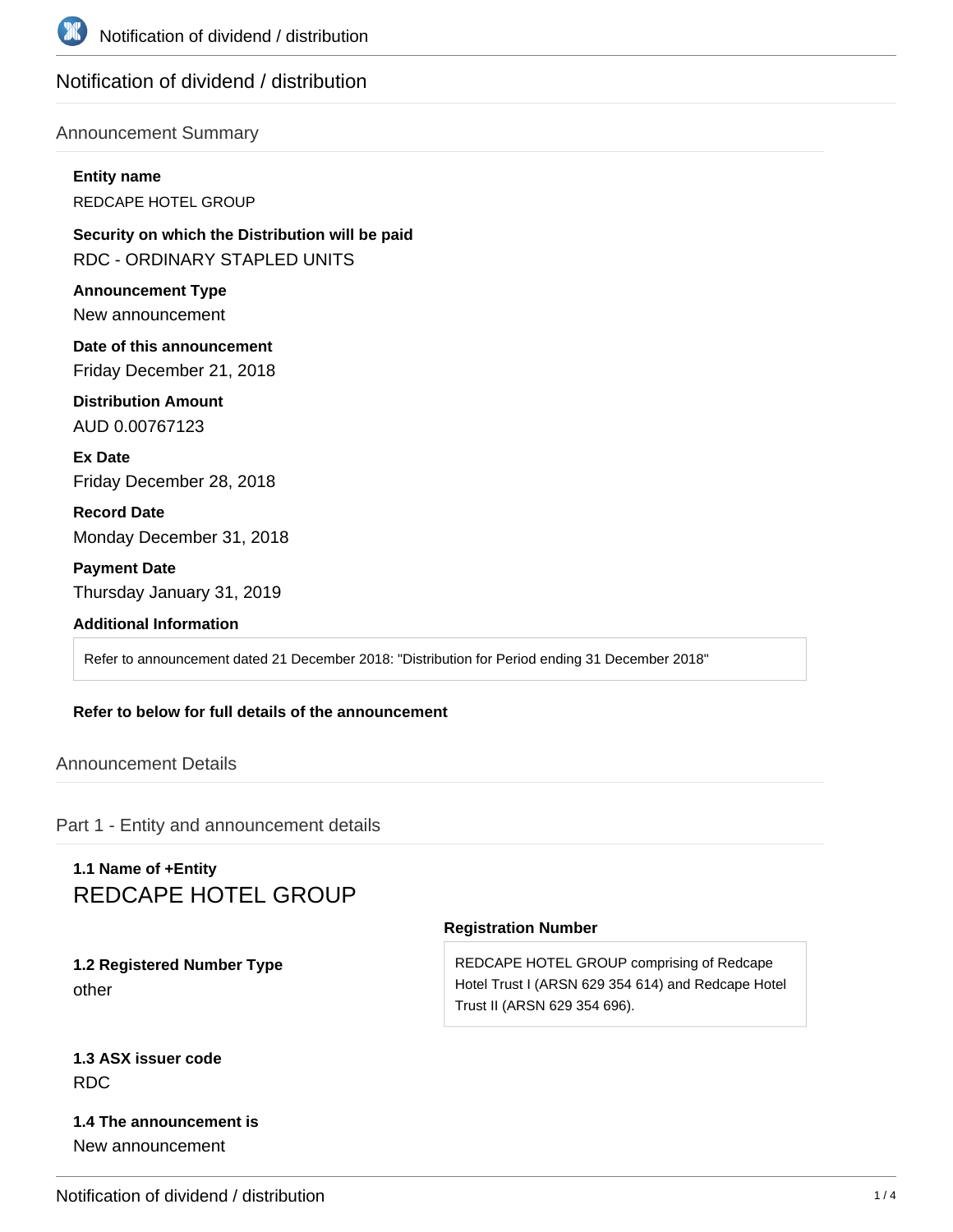

**1.5 Date of this announcement** Friday December 21, 2018

**1.6 ASX +Security Code** RDC

**ASX +Security Description** ORDINARY STAPLED UNITS

Part 2A - All dividends/distributions basic details

**2A.1 Type of dividend/distribution Ordinary** 

**2A.2 The Dividend/distribution:** relates to a period of one month

## **2A.3 The dividend/distribution relates to the financial reporting or payment period ending ended/ending (date)** Monday December 31, 2018

**2A.4 +Record Date** Monday December 31, 2018

**2A.5 Ex Date** Friday December 28, 2018

**2A.6 Payment Date**

Thursday January 31, 2019

**2A.7 Are any of the below approvals required for the dividend/distribution before business day 0 of the timetable?**

- **•** Security holder approval
- **Court approval**
- **Lodgement of court order with +ASIC**
- **ACCC approval**
- **FIRB approval**
- **Another approval/condition external to the entity required before business day 0 of the timetable for the dividend/distribution.**

No

**2A.8 Currency in which the dividend/distribution is made ("primary currency")**

AUD - Australian Dollar

| 2A.9 Total dividend/distribution payment amount |                             |
|-------------------------------------------------|-----------------------------|
| per +security (in primary currency) for all     | <b>Estimated or Actual?</b> |
| dividends/distributions notified in this form   | Actual                      |
| AUD 0.00767123                                  |                             |
|                                                 |                             |

**2A.10 Does the entity have arrangements relating to the currency in which the dividend/distribution is paid to securityholders that it wishes to disclose to the market?** No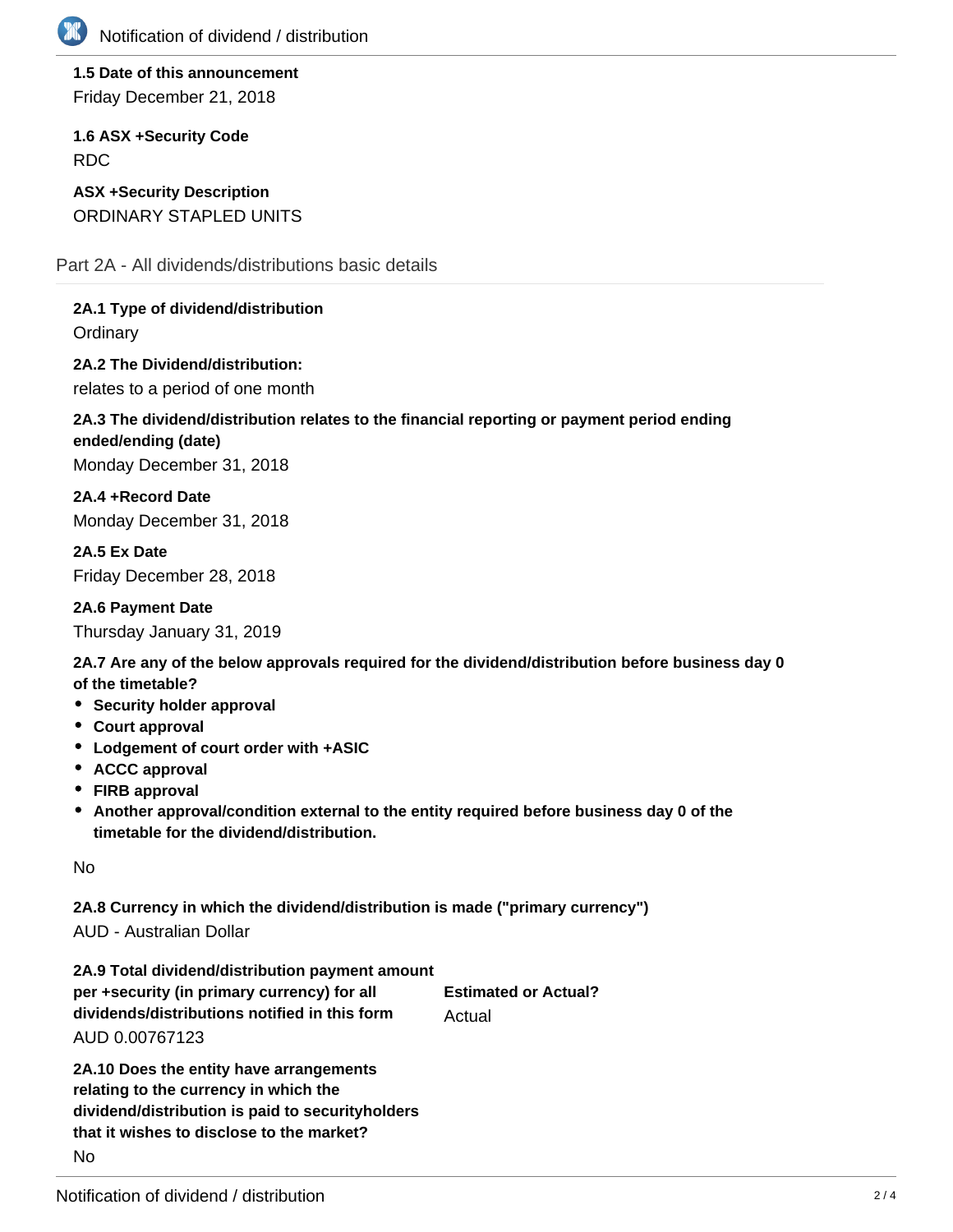| <b>EXPERIENCE</b><br>Notification of dividend / distribution                                                                                                 |                                                                                      |
|--------------------------------------------------------------------------------------------------------------------------------------------------------------|--------------------------------------------------------------------------------------|
| 2A.11 Does the entity have a securities plan for<br>dividends/distributions on this +security?<br>We have a Dividend/Distribution Reinvestment<br>Plan (DRP) |                                                                                      |
| 2A.11a If the +entity has a DRP, is the DRP<br>applicable to this dividend/distribution?<br><b>No</b>                                                        |                                                                                      |
| 2A.12 Does the +entity have tax component<br>information apart from franking?<br>Yes                                                                         |                                                                                      |
| Part 3A - Ordinary dividend/distribution                                                                                                                     |                                                                                      |
| 3A.1 Is the ordinary dividend/distribution<br>estimated at this time?<br>No                                                                                  | 3A.1a Ordinary dividend/distribution estimated<br>amount per +security<br><b>AUD</b> |
| 3A.1b Ordinary Dividend/distribution amount per<br>security<br>AUD 0.00767123                                                                                |                                                                                      |
| 3A.2 Is the ordinary dividend/distribution<br>franked?<br>No                                                                                                 |                                                                                      |
| 3A.3 Percentage of ordinary<br>dividend/distribution that is franked<br>0.0000%                                                                              |                                                                                      |
| 3A.4 Ordinary dividend/distribution franked<br>amount per +security<br>AUD 0.00000000                                                                        | 3A.5 Percentage amount of dividend which is<br>unfranked<br>100.0000 %               |
| 3A.6 Ordinary dividend/distribution unfranked<br>amount per +security excluding conduit foreign<br>income amount<br>AUD 0.00767123                           |                                                                                      |
| 3A.7 Ordinary dividend/distribution conduit<br>foreign income amount per security<br>AUD 0.00000000                                                          |                                                                                      |

Part 3E - Other - distribution components / tax

**3E.1 Please indicate where and when information about tax components can be obtained (you may enter a url).**

The components of the distribution will be available at <https://redcape.com.au> in February 2019.